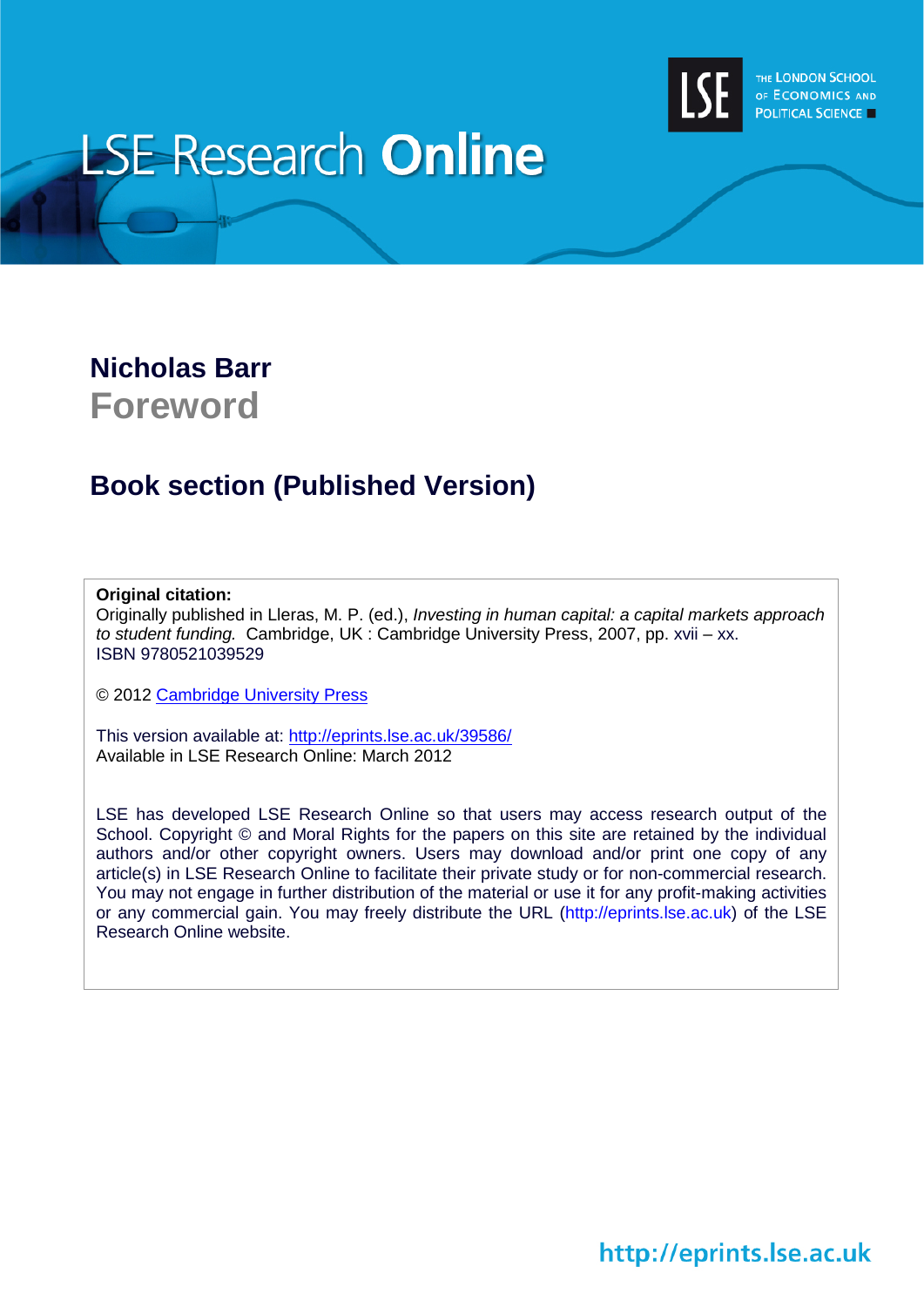#### Cambridge Books Online

http://ebooks.cambridge.org



Investing in Human Capital

A Capital Markets Approach to Student Funding

Miguel Palacios Lleras, Foreword by Nicholas Barr

Book DOI: http://dx.doi.org/10.1017/CBO9780511585982

Online ISBN: 9780511585982

Hardback ISBN: 9780521828406

Paperback ISBN: 9780521039529

**Chapter** 

Foreword pp. xvii-xx

Chapter DOI: http://dx.doi.org/10.1017/CBO9780511585982.001

Cambridge University Press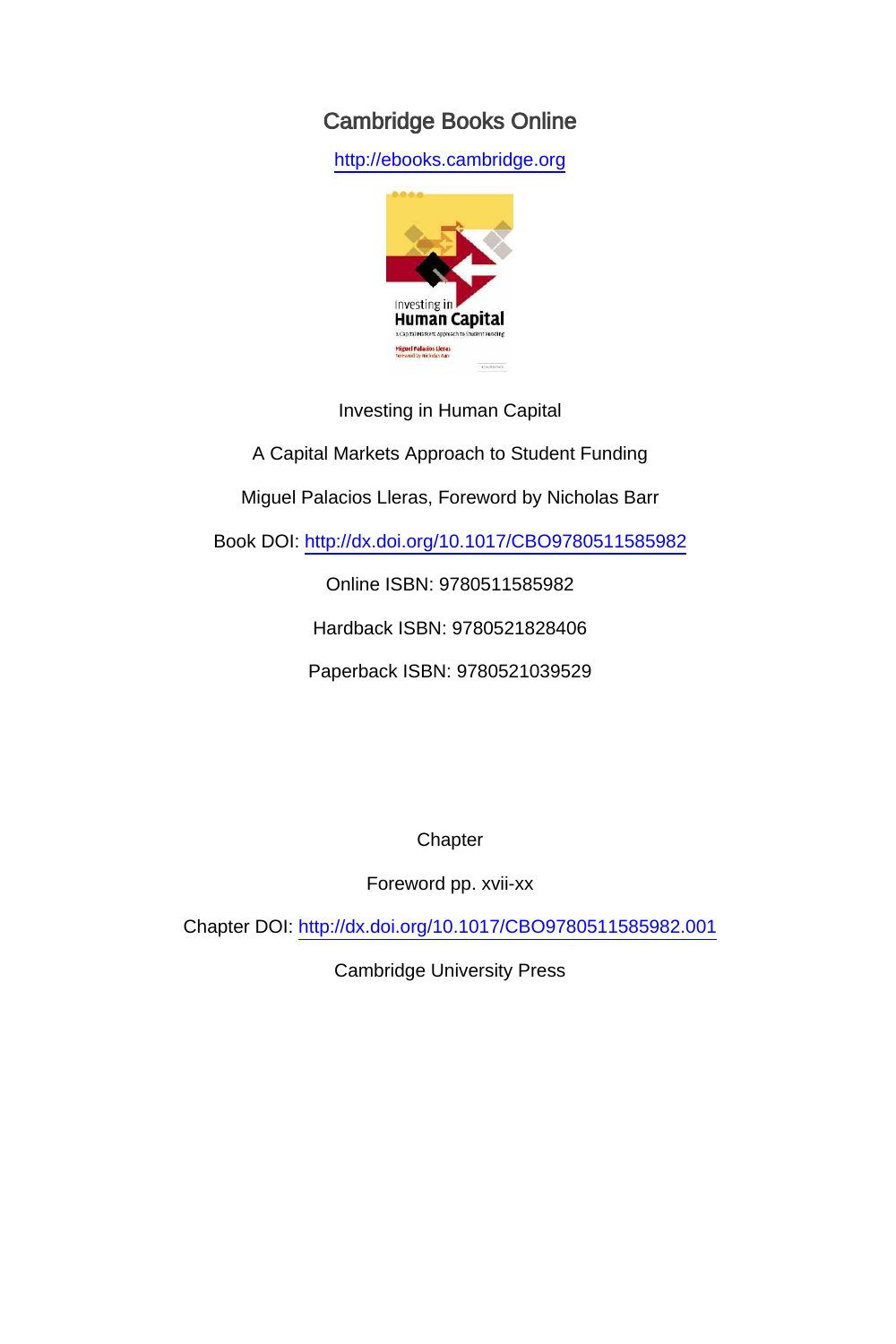### *Foreword*

Labor productivity is fundamental to economic growth, as modeled formally in the literature on endogenous growth. Indeed, with global capital markets and rapid transmission of technology, it can be argued that human capital is more important than ever as a determinant of national economic performance and individual well-being.

Fifty years ago higher education was largely a consumption good for a middle-class elite. In most countries, 5 per cent (or less) of 18 year olds went to university. With technological advance, the demand for highly skilled workers has increased sharply: student and employer demand for tertiary education and training is larger and more diverse than previously, and is repeated, in the sense that people require retraining. As a result, countries today increasingly have mass systems of higher education. A central question, therefore, is how to finance these systems so as to facilitate economic growth and equitable access to higher education. In poorer countries, fiscal capacity is limited; and even in richer countries, public spending is constrained by international competition, which imposes limits to taxation in any one country, and by parallel pressures such as population ageing. Public funding thus needs to be supplemented by private sources.

In principle, private finance could come from family resources, from a student's earnings while a student, from a student's future earnings, from employers, from entrepreneurial activities by universities, and/or from gifts and donations. But many of these sources are less lucrative than they appear at first sight. Family resources can be substantial, but do nothing to improve access for students from poor backgrounds. Earnings during student days are generally small (the USA is exceptional). Employer contributions are also generally small (each employer has an interest in poaching people whose training has been financed by a competitor). Entrepreneurial activities by universities are also likely to be small in many countries (again, the USA is an exception). Gifts, for example through fundraising, are also largely illusory – even in the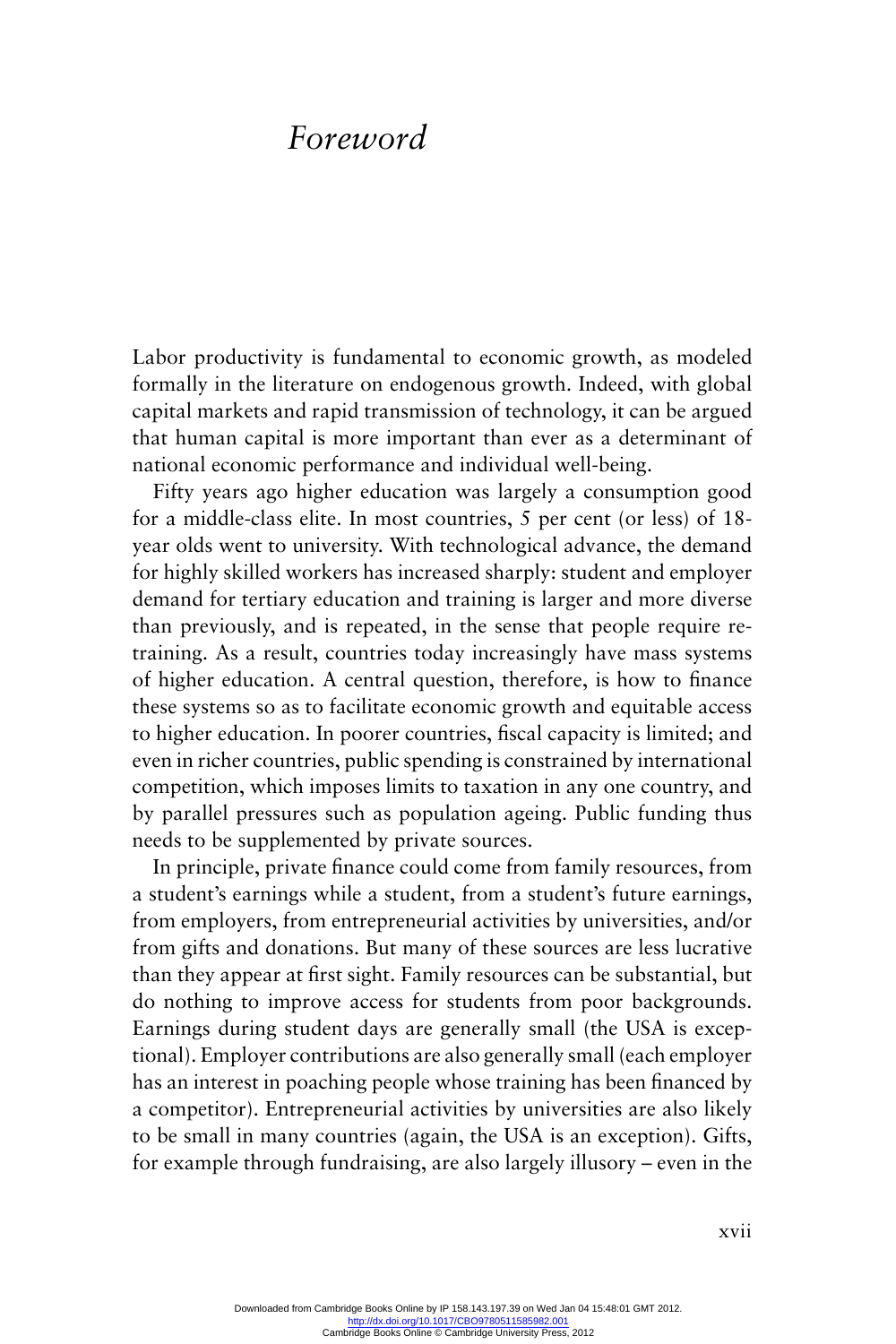USA, large-scale fundraising is successful only for a small number of the best-known universities and is largely irrelevant to other tertiary institutions.

The only remaining option, and the only approach capable of yielding resources on a large scale and in an equitable way, is to facilitate consumption smoothing – i.e. to develop mechanisms which allow people to gain access during their student days to their own future earnings.

Student loans are one way of doing so. However, there are good reasons why the private market has developed loans to buy a house but not loans to finance an educational qualification. The theoretical issue is how to design student loans taking account of constraints parties face in writing and enforcing contracts. The resulting problems include capital market imperfections (the absence of security for loans for human capital) and information problems (for instance, adverse selection) in financial markets. Resolving those issues has taken time.

My own writing has focused on student loans with incomecontingent repayments, i.e. repayments in the form of *x* percent of a person's subsequent earnings until she has paid off the loan; and such arrangements are now in place in several countries including Australia (since 1989), New Zealand (1993), and the UK (1998). In my proposals, students pay an interest rate broadly equal to the risk-free borrowing rate, with repayments collected alongside income tax or social security contributions. In most systems (e.g. in Australia and New Zealand) the loans are publicly funded; but it is possible to bring in private finance either (as in the UK) through the retrospective sale of student debt, or (as in the USA) where students borrow from private sources. In such a system, the loan contract is determined centrally by government and is identical for all borrowers: loans are publicly organised, but may be privately funded, the underlying model having much of the flavor of social insurance.

This book takes as its starting point the original proposal by Milton Friedman to use equity rather than loan finance as the major device for consumption smoothing. In Friedman's original proposal, a student finances her university education by selling the right to *x percent* of her annual earnings. A low-earning student repays less than the cost of her higher education, thus the stakeholder makes a loss; in the case of a high-earnings student, the stakeholder makes a profit.

The book's important new insight is to bring the loan approach and the equity finance approach together into a single analytical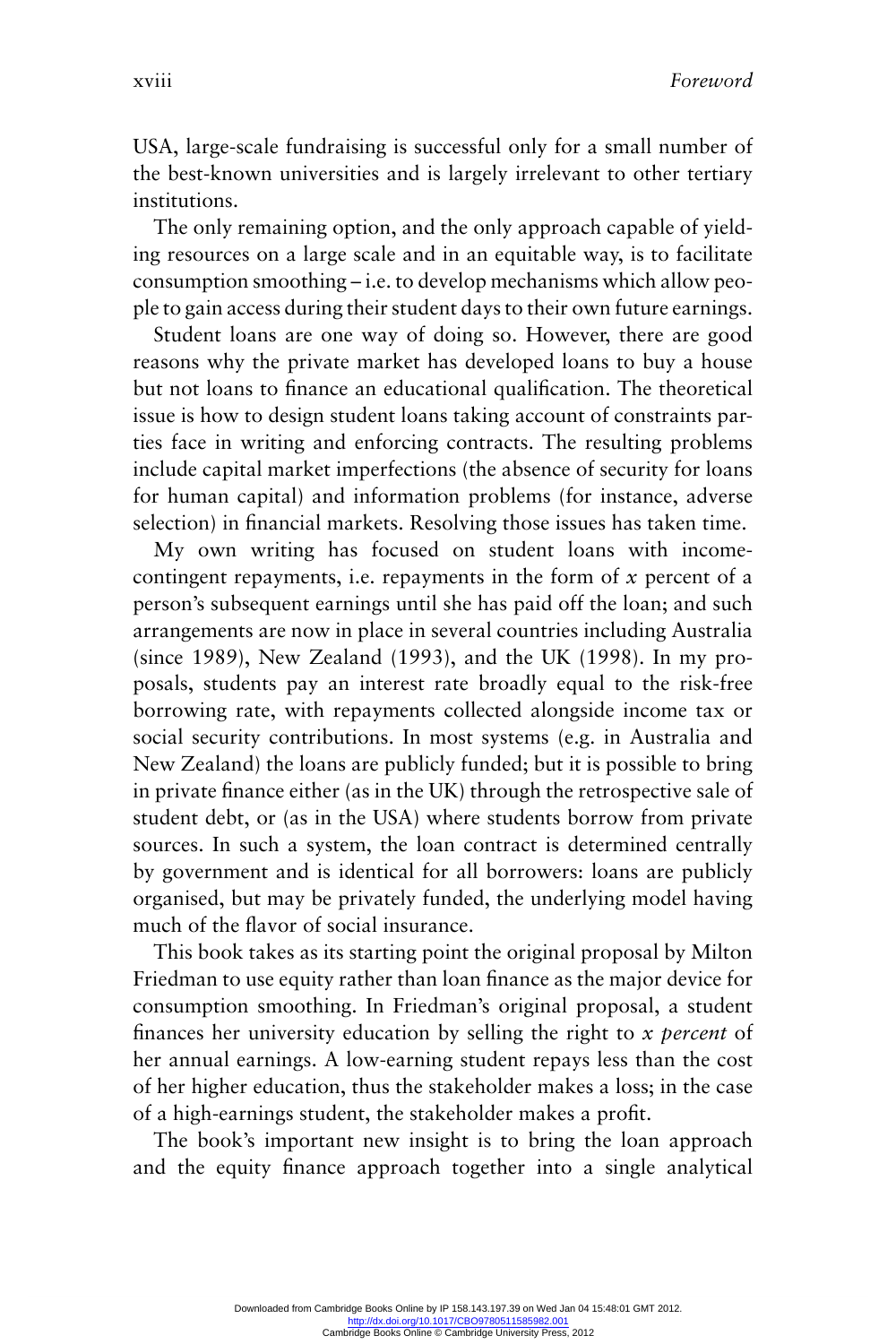framework. As one example, consider what the author calls a human capital contract (HCC), whereby a person obtains the finance for her higher education by selling the right to *x percent* of her earning for *n* years, i.e. equity finance of the sort just described. That contract could be supplemented by a second contract in which the student buys a human capital option (HCO), which insures the graduate against overpaying if she turns out to be high earner. The combination of the HCC and HCO is an income-contingent loan (ICL).

The application of option theory to the finance of higher education is entirely new – finance theory meets ICLs. This is a significant intellectual advance.

As well as being an intellectual advance, the approach also points toward policy innovation. If, as the book argues, equity finance is more suitable to private contracts than loan finance, the combination of an HCC with an HCO enables the private market to provide ICLs based on individualized contracts. This, the book argues, improves efficiency because of the resulting market signals. For example, it would be possible to get a loan on better terms for a more expensive degree with better earnings outcomes than for a cheaper degree with poorer outcomes.

As with any radical idea, there are unresolved issues. The book makes a powerful case for private finance of higher education and for a mechanism that gives market signals. That analysis (and the case for market forces more generally) rests on the assumption that agents are well informed. Though that is, for the most part, the right assumption for higher education, issues remain about how to protect applicants who are not well informed (there are obvious analogies with private pensions – another example of consumption smoothing – where complex, long-term contracts make consumer protection essential). Another issue is whether HCCs are a form of slavery. The author argues that they are not, because what the person pre-commits is a fraction of her future *income* not her future *activities*, and thus retains full freedom over her future course of action. I accept that argument fully but again, only if it is right to assume that students are well informed.

In addition to analytical questions, the idea also raises practical issues. That, however, detracts neither from the idea nor from the analysis. Income contingency was for many years regarded as sound in theory but not capable of implementation. HCCs are an important and powerful idea; and the idea is being tested on a small scale in a number